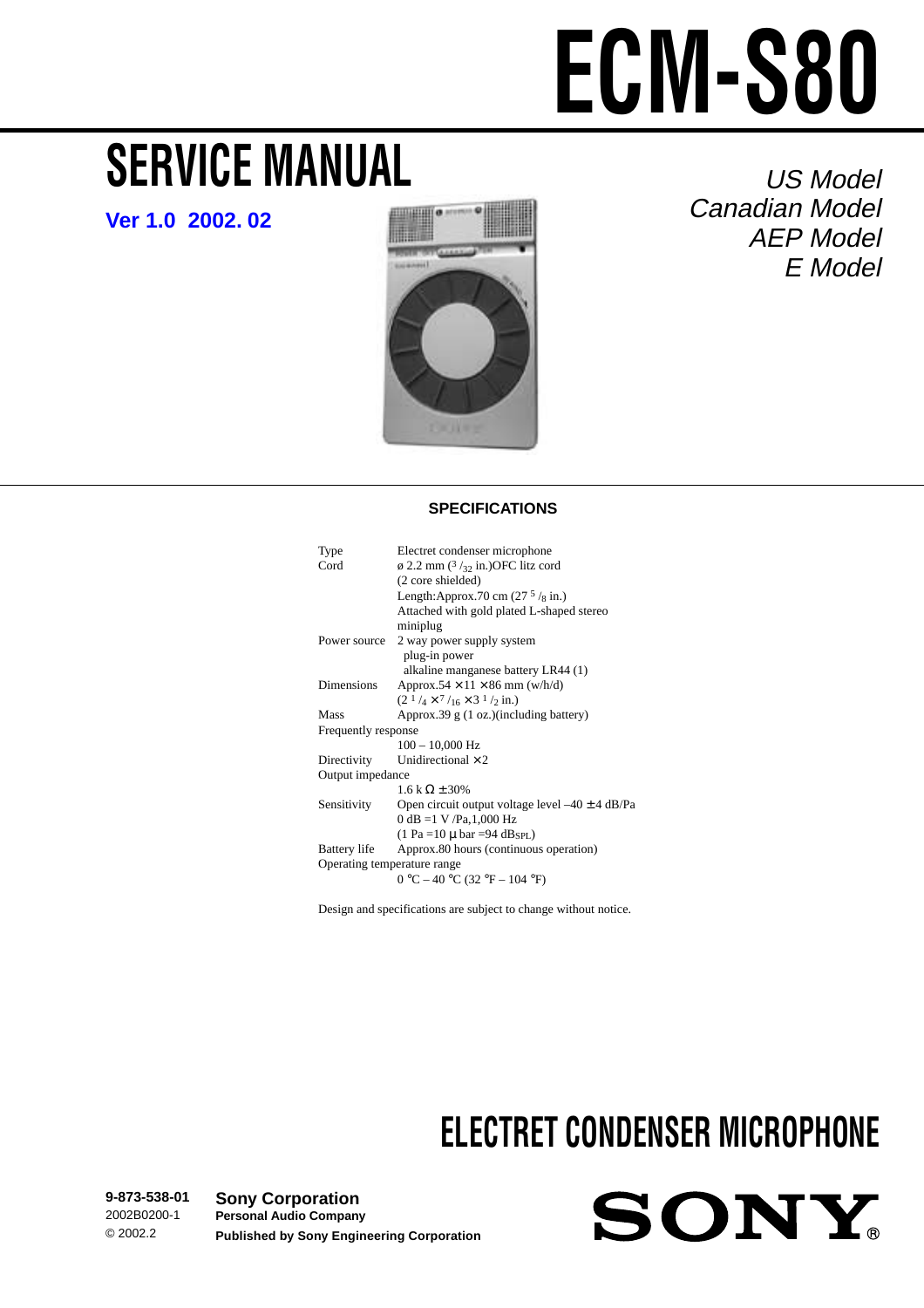# **SECTION 1 SERVICING NOTES**

## **Notes on chip component replacement**

- Never reuse a disconnected chip component.
- Notice that the minus side of a tantalum capacitor may be damaged by heat.

# <sup>z</sup> **UNLEADED SOLDER**

Boards requiring use of unleaded solder are printed with the lead-free mark (LF) indicating the solder contains no lead. (Caution: Some printed circuit boards may not come printed with the lead free mark due to their particular size.)

# $\left| \bm{4} \bm{\mathsf{F}} \right|$  : LEAD FREE MARK

Unleaded solder has the following characteristics.

• Unleaded solder melts at a temperature about 40°C higher than ordinary solder. Ordinary soldering irons can be used but the iron tip has to be applied to the solder joint for a slightly longer time.

Soldering irons using a temperature regulator should be set to about 350°C.

Caution: The printed pattern (copper foil) may peel away if the heated tip is applied for too long, so be careful!

• Strong viscosity

Unleaded solder is more viscous (sticky, less prone to flow) than ordinary solder so use caution not to let solder bridges occur such as on IC pins, etc.

• Usable with ordinary solder It is best to use only unleaded solder but unleaded solder may also be added to ordinary solder.



- $\bullet$  Put the flexible board through the hole of the flexible holder.
- <sup>2</sup> Wind flexible board around the flexible holder.
- **Note :** Leave the flexible board for 20 to 30mm.
- 3 Attach the flexible holder to the "reel ASSY, cord".
- 4 Loosen flexible board doesn't seem to coil around the flexible holder.



# **SECTION 2 GENERAL**

**LOCATING THE CONTROLS** 



 $\overline{1}$ **Cord retracting wheel**

#### 2**POWER switch**

When the microphone is powered by plug-in power,turn its own power off.

This section is extracted from

- 3**Battery check indicator**
- 4**Microphone**
- 5**Stereo miniplug**
- To the microphone jack of the recording equipment 6 **Slide**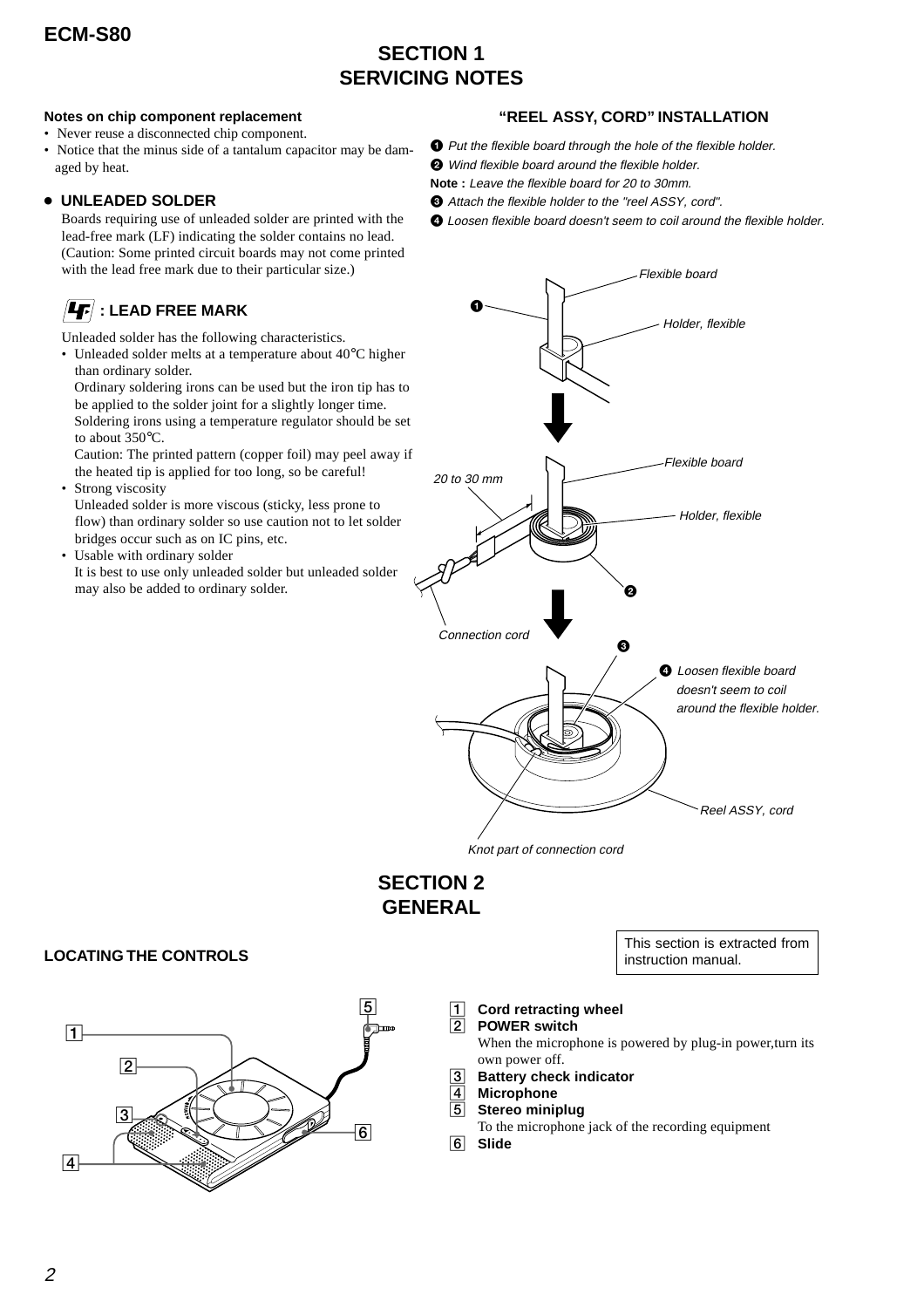# **SECTION 3 ECM-S80 DIAGRAMS**

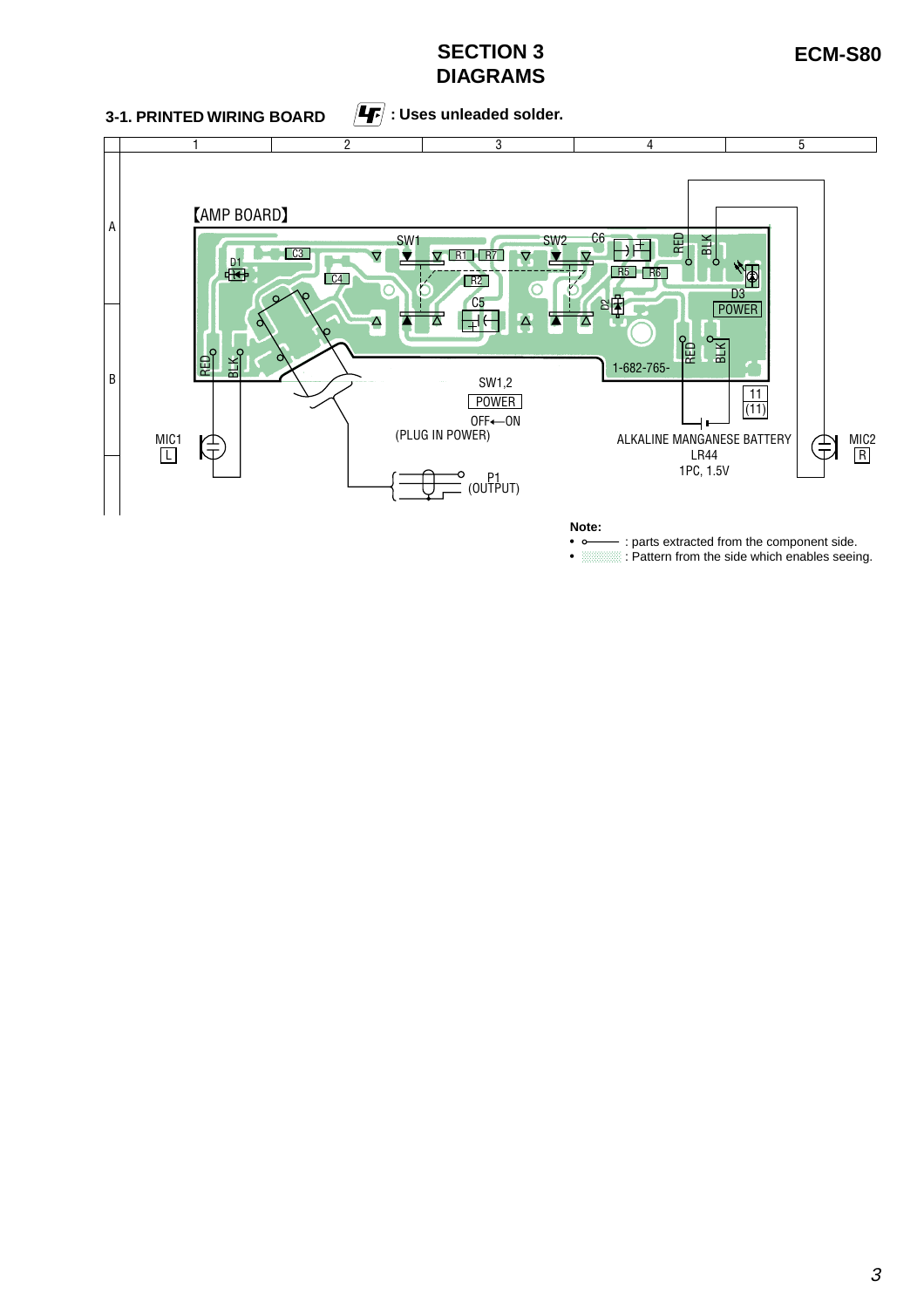# **3-2. SCHEMATIC DIAGRAM**



### **Note:**

- All capacitors are in µF unless otherwise noted. pF: µµF 50 WV or less are not indicated except for electrolytics and tantalums.
- All resistors are in  $\Omega$  and  $\frac{1}{4}W$  or less unless otherwise specified.  $\bullet$  : B+ Line.
- Voltages are dc with respect to ground under no-signal conditions.
- Voltages are taken with a VOM (Input impedance 10  $\text{M}\Omega$ ).
- Voltage variations may be noted due to normal production tolerances.
- Signal path.  $\Rightarrow$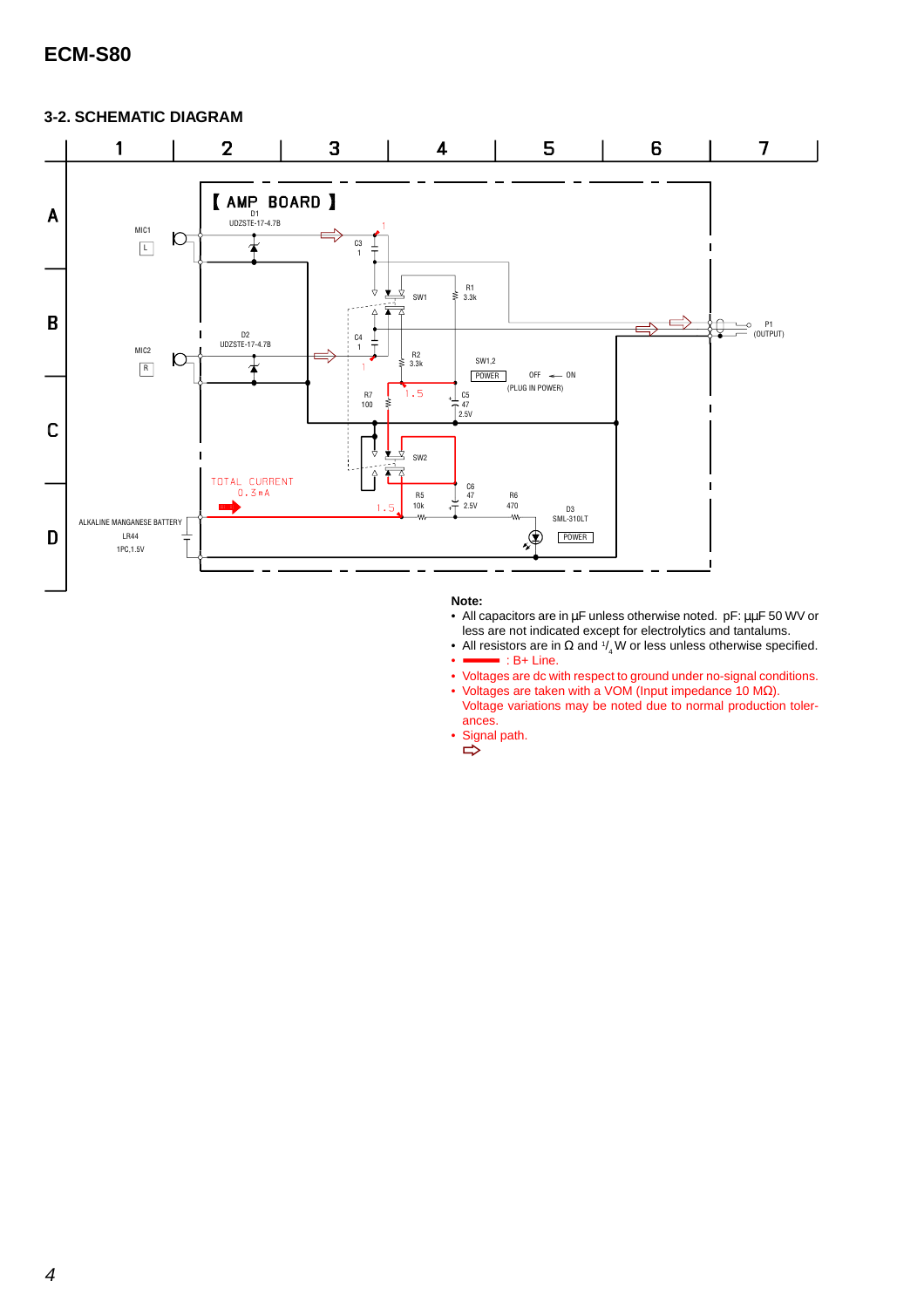# **ECM-S80 SECTION 4 EXPLODED VIEW**

### NOTE :

- -XX, -X mean standardized parts, so they may have some difference from the original one.
- Items marked " \* "are not stocked since they are seldom required for routine service. Some delay should be anticipated when ordering these items.
- The mechanical parts with no reference number in the exploded views are not supplied.



| Ref. No. | Part No.                 | Description                           | Remark | Ref. No.       | Part No.             | Description                                     | Remark |
|----------|--------------------------|---------------------------------------|--------|----------------|----------------------|-------------------------------------------------|--------|
|          |                          | 3-234-433-01 FOOT. RUBBER             |        | 13             |                      | 3-234-424-01 SPRING, LOCK                       |        |
|          |                          | 3-318-203-01 SCREW (B 1.7X6), TAPPING |        | 14             |                      | A-3174-081-A CASE ASSY, FRONT                   |        |
| 3        |                          | 3-234-420-01 TERMINAL, PLUS           |        | 15             |                      | 3-234-423-01 KNOB, SWITCH                       |        |
| 4        |                          | 3-234-425-01 CASE, BATTERY            |        |                |                      |                                                 |        |
| 5        | 3-234-430-02 SLEEVE      |                                       |        | 16             |                      | 1-682-766-11 FLEXIBLE BOARD                     |        |
|          |                          |                                       |        | $*17$          |                      | 1-682-765-11 AMPLIFIER BOARD                    |        |
| 6        | 3-234-418-01 CASE, REAR  |                                       |        | 18             |                      | 3-318-203-34 SCREW (B1.7X2.5), TAPPING          |        |
|          |                          | 3-234-421-01 TERMINAL, MINUS          |        | 19             |                      | 3-237-418-01 SPRING, GROUND COIL                |        |
| 8        | 3-234-427-01 SLIDE, CORD |                                       |        | 20             |                      | A-3174-087-A UNIT ASSY (MIC L, R)               |        |
| 9        | 3-234-434-01 RING, SLIP  |                                       |        |                |                      |                                                 |        |
| 10       |                          | 3-234-431-01 HOLDER, FLEXIBLE         |        | 21             | 3-237-422-01 CUSHION |                                                 |        |
|          |                          |                                       |        | 22             |                      | 3-238-572-01 PLATE, GROUND                      |        |
| 11       |                          | A-3174-083-A REEL ASSY, CORD          |        | 23             |                      | 3-237-420-01 SHEET (E), DOUBLE-FACE ADHESIVE    |        |
| 12       |                          | 3-234-422-01 LEVER. SWITCH            |        | P <sub>1</sub> |                      | 1-823-289-11 CORD, CONNECTION (2 CORE) (OUTPUT) |        |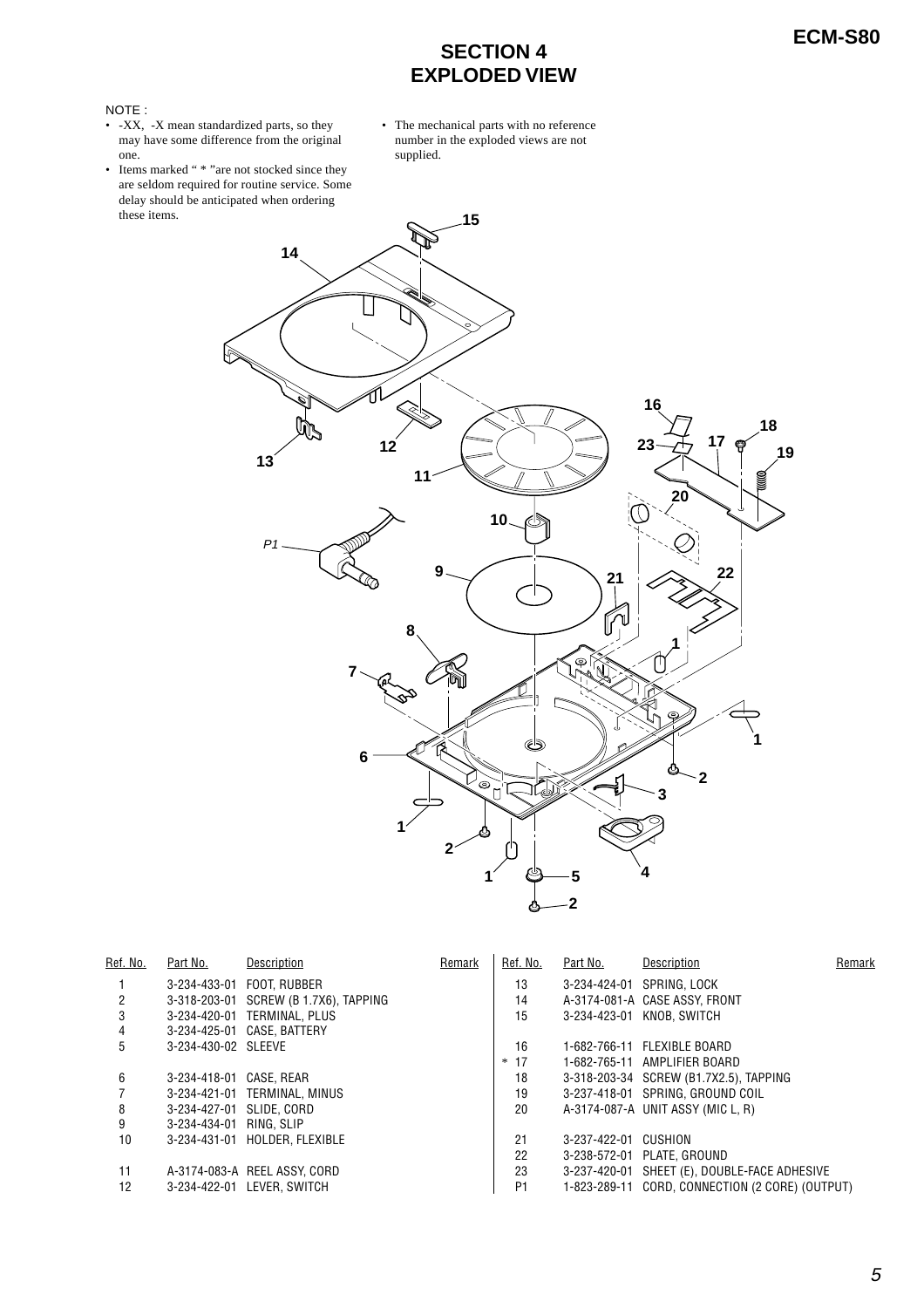Note:

# **AMPLIFIER**

# **SECTION 5 ELECTRICAL PARTS LIST**

Ref. No. Part No. Part No. 2014. Part No. 2014. Part No. 2014. Part No. 2014. Part No. 2014. Part No. 2014. Par

When indicating parts by reference number, please include the board name.

- Due to standardization, replacements in the parts list may be different from the parts specified in the diagrams or the components used on the set.
- -XX, -X mean standardized parts, so they may have some difference from the original one.
- Items marked "\*" are not stocked since they are seldom required for routine service. Some delay should be anticipated when ordering these items.
- RESISTORS All resistors are in ohms METAL: Metal-film resistor METAL OXIDE: Metal Oxide-film resistor F : nonflammable
- SEMICONDUCTORS In each case, u: µ , for example: uA...: µ A..., uPA...: µ PA..., uPB...: µ PB..., uPC...: µ PC..., uPD...: µ PD...
- CAPACITORS  $uF : \mu F$
- COILS
- $uH : \mu H$

| Ref. No.                                                                   | Part No.                                                                     | Description                                                                                    |                                   |                            | Remarks                                   | Ref. No.             | Part No.     | Description                                                                                                   | Remarks              |
|----------------------------------------------------------------------------|------------------------------------------------------------------------------|------------------------------------------------------------------------------------------------|-----------------------------------|----------------------------|-------------------------------------------|----------------------|--------------|---------------------------------------------------------------------------------------------------------------|----------------------|
| *                                                                          | 1-682-765-11                                                                 | AMPLIFIER BOARD<br>****************<br><capasitor></capasitor>                                 |                                   |                            |                                           | 16                   |              | <b>MISCELLANEOUS</b><br>***************<br>1-682-766-11 FLEXIBLE BOARD                                        |                      |
| C <sub>3</sub><br>C <sub>4</sub><br>C <sub>5</sub><br>C6                   | 1-125-837-11<br>1-125-837-11<br>1-119-663-11<br>1-119-663-11                 | <b>CERAMIC CHIP</b><br><b>CERAMIC CHIP</b><br>TANTAL, CHIP<br>TANTAL, CHIP<br>$<$ DIODE $>$    | 1uF<br>1uF<br>47uF<br>47uF        | 10%<br>10%<br>20%<br>20%   | 6.3V<br>6.3V<br>2.5V<br>2.5V              | 20<br>P <sub>1</sub> | 1-823-289-11 | A-3174-087-A UNIT ASSY (MIC L, R)<br>CORD, CONNECTION (2 CORE) (OUTPUT)<br><b>ACCESSORIES</b><br>************ |                      |
| D1<br>D <sub>2</sub><br>D <sub>3</sub>                                     | 8-719-083-60<br>8-719-083-60<br>8-719-074-30                                 | DIODE UDZSTE-174.7B<br>DIODE UDZSTE-174.7B<br>DIODE CL-190UR-CD-T                              |                                   |                            |                                           |                      | 3-241-661-11 | MANUAL, INSTRUCTION<br>(ENGLISH, FRENCH, GERMAN, SPANISH,                                                     | ITALIAN, PORTUGUESE) |
|                                                                            |                                                                              | <resistor></resistor>                                                                          |                                   |                            |                                           |                      |              |                                                                                                               |                      |
| R <sub>1</sub><br>R <sub>2</sub><br>R <sub>5</sub><br>R <sub>6</sub><br>R7 | 1-216-827-11<br>1-216-827-11<br>1-216-833-11<br>1-216-817-11<br>1-216-809-11 | <b>METAL CHIP</b><br><b>METAL CHIP</b><br><b>METAL CHIP</b><br><b>METAL CHIP</b><br>METAL CHIP | 3.3K<br>3.3K<br>10K<br>470<br>100 | 5%<br>5%<br>5%<br>5%<br>5% | 1/16W<br>1/16W<br>1/16W<br>1/16W<br>1/16W |                      |              |                                                                                                               |                      |
|                                                                            |                                                                              | <switch></switch>                                                                              |                                   |                            |                                           |                      |              |                                                                                                               |                      |
| SW <sub>1</sub><br>SW <sub>2</sub>                                         | 1-572-018-11<br>1-572-018-31                                                 | SWITCH, SLIDE (POWER)<br>SWITCH, SLIDE (POWER)                                                 |                                   |                            |                                           |                      |              |                                                                                                               |                      |